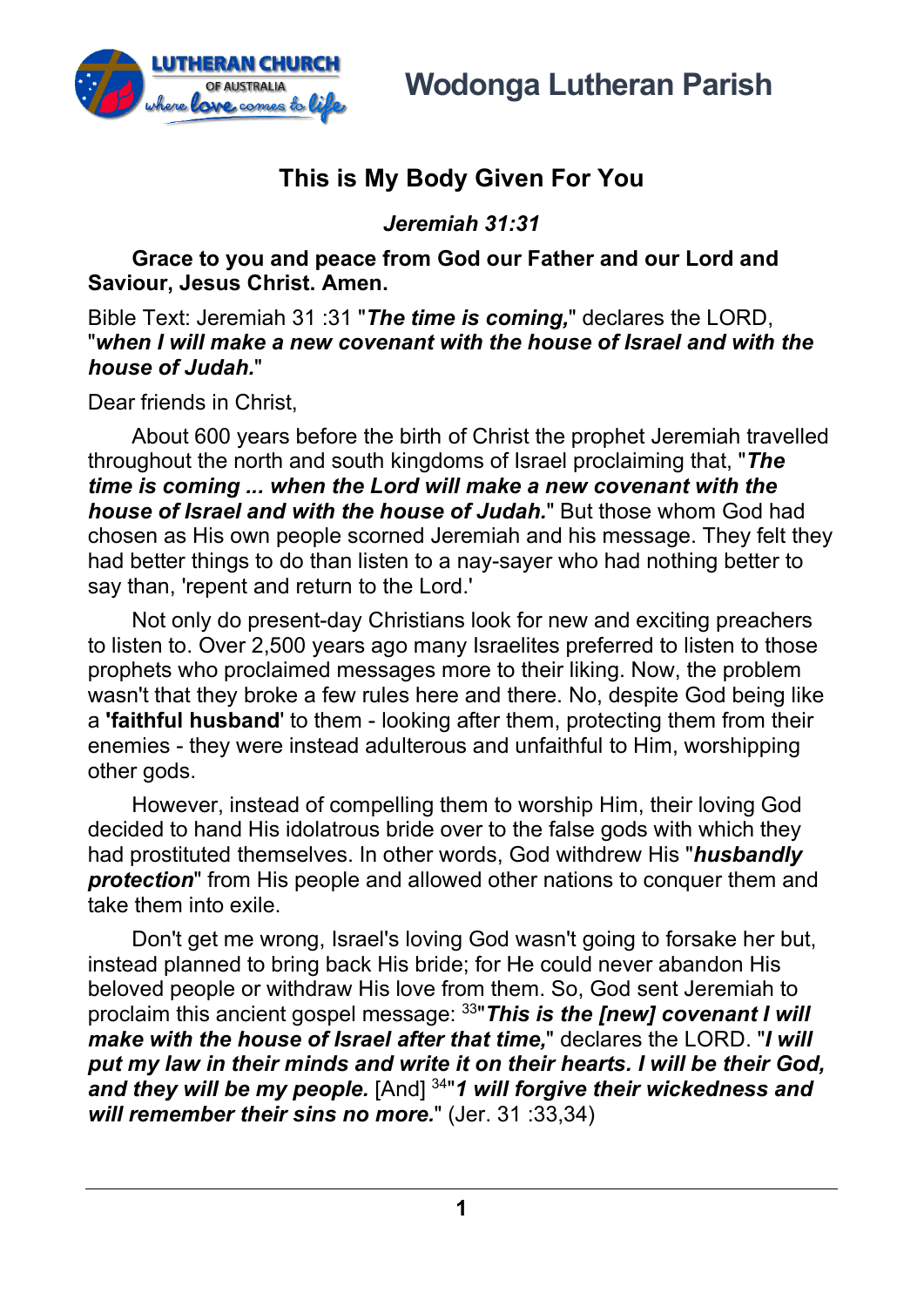Although Israel continued to turn a deaf ear to God's prophet, Jeremiah, this gospel message of love and forgiveness became precious words of hope once the people found themselves exiled in far-away Babylon – i.e., modernday Iraq.

And 2,500 years later Jeremiah is still proclaiming this same message of love and forgiveness in your hearing! Just like the ancient Israelites we also get caught up in the busyness of life and have little time left for God and His Word. So, I say to everyone here who has sinned by thought, word, and deed – to everyone who has sought meaning in work, and fulfilment in pleasure and in all the good things of life: 'repent and turn back to God!'

Now, this call to repentance is linked to our heavenly Father's other decree to Israel: "*I will forgive their wickedness and will remember their sins no more.*"(v 34) For tonight is the night of that special Passover that Jesus wanted to celebrate with His disciples.

Tonight, is the night when Jesus – your loving Bridegroom – will be arrested and on the following day lay down His life for you His precious bride – so death will pass-over you and grasp Him. When He will be broken, so you may be made whole, when He will be condemned, so you will be forgiven.

## Tonight, is the night when your loving heavenly Father declares: "*I will put my law in their minds and write it on their hearts. I will be their God, and they will be my people.*"

Indeed, tonight is the night when Jesus not only gives you His Word but puts it in you. Before He laid down His scourged and bloodied body on the cross, Jesus lays it on the table – for His disciples to eat and drink: "*Take and eat, this is My Body; Take and drink, this is My Blood.*" The Word made flesh is put in our mouths so we may live in Him – so your sins and mine are forgiven and forgotten!

Now, while our loving Lord Jesus promises to forgive and to forget, He calls us to remember – not our sins, but all that He has done for us. Yes, to remember Jesus' faithfulness, for "*He humbled himself and became obedient unto death-even death on a cross!*" (Philip. 2:8) To remember that, without our asking, the Son of God took on our sin to rescue us from eternal death. To remember God's grace, for the Lord Jesus searches for the lost sinner; for it is He who welcomes the outcast, and raises the dead.

To remember God's promise made so long, long ago to be faithful and not abandon you – for didn't He say, "*I will be their God, and they will be my people*"? And don't forget, this promise wasn't only for the OT people of Israel, but it's our loving Father's new covenant with you and me too - and it's for all time.